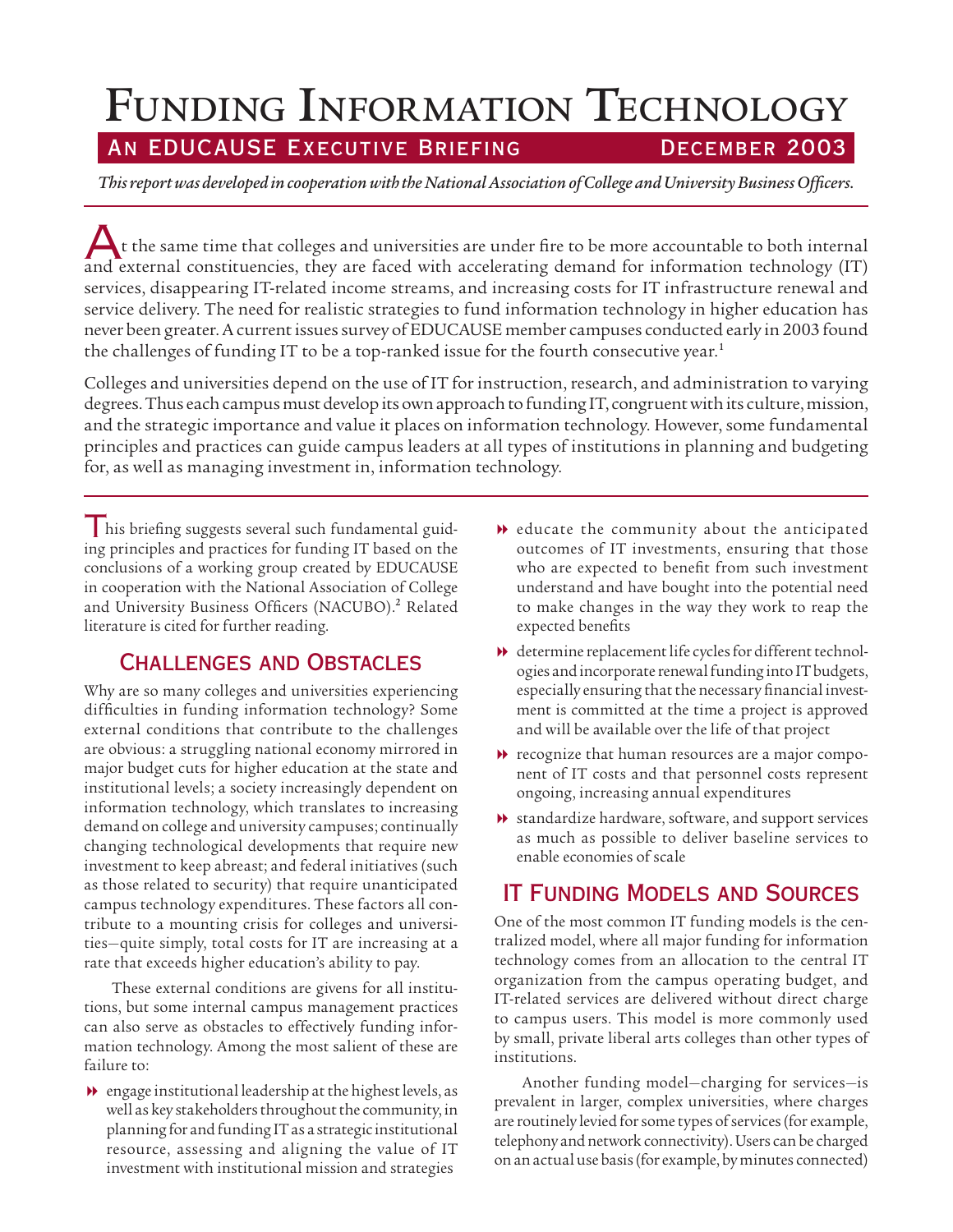or on a "tax" basis, where users pay a flat fee for services (for example, a student technology fee or a monthly fee paid by a department for a network connection).

Debt financing (especially bonds) and special state funding are most often used for major infrastructure investments, which increasingly include enterprise information systems and related system integration efforts, not just the physical IT plant. Although several other potential IT funding sources (see the sidebar<sup>3</sup>) are not in common use, they are worth considering in light of the need to maintain and upgrade the campus IT infrastructure in the face of the severe resource constraints at many higher education institutions.

An institution's financial model will necessarily mirror the culture of the campus—highly centralized versus highly distributed, central funding versus responsibility center budgeting. However, it is not uncommon for institutions to combine multiple funding models and funding sources, centrally providing a basic array of services at no charge, while charging for usage or levying flat technology fees to cover special services.<sup>4</sup>

# Potential IT Funding Sources

- $\vee$  Central funding from institutional operating and capital budgets
- Debt financing/bonds
- $\checkmark$  Special student technology fees/tuition add-ons
- $\vee$  Revenue-generating activities/charging for services
- For-profit subsidiaries/auxiliary funds
- **►** Revolving funds
- $\vee$  New monies (private donations, federal or state grants, IT fundraising)
- Vendor arrangements (discounts, leasing arrangements)

# General Principles and Recommended Practices

#### PRINCIPLE #1:

Information technology must be comprehensively planned for at the institutional level and must engage the attention of executive leadership.<sup>5</sup>

8 The "how much is enough" and "how leading edge do we want to be" questions are more important today than ever. These are institutionally strategic questions, the answers to which must be derived from involvement of IT leaders in partnership with executive leaders.

- 8 IT planning needs to be solidly integrated into institutional planning. While it is necessary for the IT organization to do internal planning, all planning for IT development and use must be aligned with and serve the institution's strategic goals and directions.
- $\blacktriangleright$  The campus governance structure should include an IT policy and planning group with approval authority for major new IT investments and responsibility for setting funding priorities.
- 8 The campus IT leader can be most effective if she or he has a seat on the executive cabinet or council. This governance structure will facilitate the sharing of responsibility for IT-related institutional challenges and ensure that such challenges are placed on the agendas of senior campus leaders.<sup>6</sup>

#### Principle #2:

Long-term financial plans for information technology must be incorporated into the institution's overall planning and budgeting processes for effective cost management.

- $\triangle$  Cost management begins with developing a comprehensive knowledge of institutional IT spending. Distributed expenditures for IT need to be monitored as part of the overall institutional IT budget and investment process to ensure that all IT resources are leveraged, planned for, and budgeted coherently.
- 8 Information technology needs will require both operating and capital support, as IT involves both ongoing, operational costs (including maintenance and renewal) and expenditures for major new systems and infrastructure.
- 8 A set of replacement cycles needs to be established for each of the different components of the technology infrastructure (hardware, software, wiring, physical plant, personnel), and funding to cover the cost of replacement must be incorporated into the IT budget. Deferral of maintenance is a risky strategy when applied to some technologies.<sup>7</sup>
- 8 Institutions need to make budget decisions based on accurate and realistic cost figures, budgeting not only for new implementations but also for ongoing operational costs. In particular, the cost of staff to support technology must not be underestimated.
- 8 A good working relationship between the chief information/technology officer and the chief financial officer will ensure that the CIO understands the nature and language of both short- and long-term financial planning while the CFO understands the nature and language of technology expenditures and investments.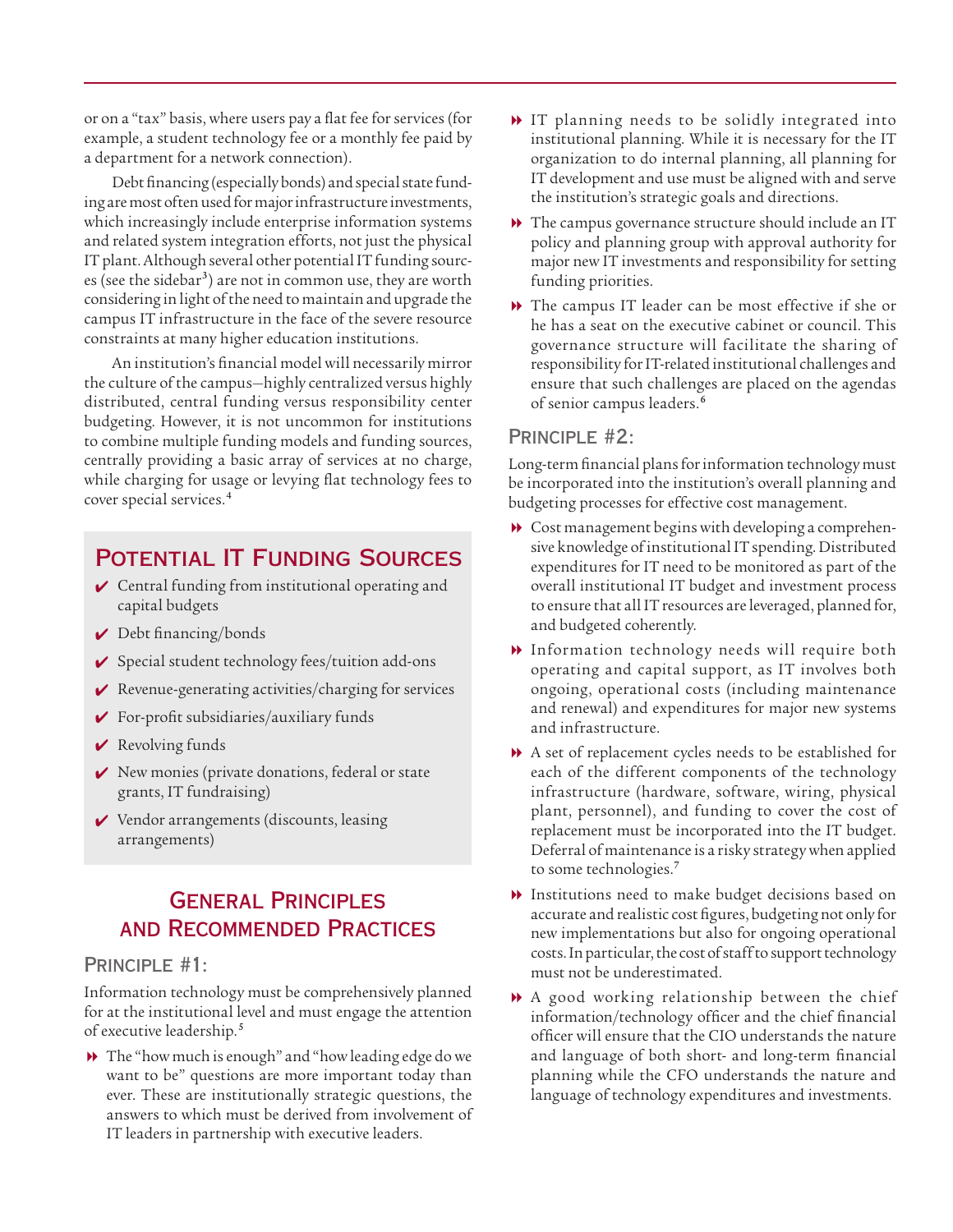#### Principle #3:

The justification of technology investments is an institutional challenge, not just an IT organization challenge.<sup>8</sup>

- 8 Assessment of expected benefits and statements of desired outcomes for both administrative and academic technology investments should be part of the institutional planning process, at the time such investments are proposed, and should be understood by and communicated to the entire community.
- 8 A realistic assessment needs to be made of how much change must occur in order for an IT investment to be leveraged as anticipated, of how ready the community is to embrace such change, and of how willing the institutional leadership is to promote such change.
- 8 Using only return on investment (ROI) analyses in higher education can be problematic; a more coherent approach involves analysis of value on investment (VOI),<sup>9</sup> which takes into account qualitative benefits derived from IT.
- 8 It is not possible to fund every technology initiative that is proposed. The planning and budgeting process should include an exercise in setting priorities for funding, and such prioritization should be driven by an evaluation of how critical the investment is to the institution's strategies.

#### Principle #4:

Effective information technology funding is dependent on effective information technology management practices.

- 8 Standardizing on hardware, software, and support practices at the institutional level means more effective use of resources and the ability to achieve economies of scale. While a highly decentralized environment makes this difficult for large, complex universities, standardization must be explored if costs are to be effectively managed, especially for common, baseline services (such as campus networking) where unique needs are not a factor.
- $\blacktriangleright$  The cost of delivering each IT-related service needs to be ascertained and shared with leaders and the campus community, for a full understanding of budget requirements.<sup>10</sup>
- 8 Metrics need to be established for the delivery of all IT services, and costs need to be benchmarked. Benchmarking against peer institutions should be part of this process (see sidebar).<sup>11</sup>
- 8 Sustainability of investments in IT must be evaluated at the time of their proposal, looking beyond just start-up costs. This will avoid the "budget dust" phenomenon of using serendipitous, temporary budget surpluses to invest in IT without considering ongoing staff costs and downstream, life-of-the-technology costs.
- 8 It is important to reevaluate the campus IT funding model periodically and not try to retain a legacy model that is no longer working, especially to recognize that some revenue streams that have provided significant cross-subsidization may be disappearing.
- $\blacktriangleright$  As new investments in technology are considered, regular review of existing technologies for potential "sunsetting" should be conducted, seeking out services nearing the end of their life cycles and retiring them.
- 8 Cost-shifting and re-allocation of IT funds should be considered in times of retrenchment to ensure that funding remains available for higher-priority information technology projects.
- 8 Consortial or partnership arrangements can result in savings from sharing costs for the development and/or implementation of major systems as well as from sharing personnel and other resources. Such arrangements require cooperation and often require compromise in setting expectations and standards for functionality.

### **SUMMARY**

Fundamental to meeting the challenges of funding campus information technology is a governance structure that engages the chief information/technology officer, executive leadership, and advisory groups in an integrated strategic planning process that includes long-term financial planning for IT. In addition, decisions and priorities for investment in campus information technologies should be based on an assessment of the value the technology is expected to bring to achieving institutional goals and strategies. Finally, ongoing, effective information technology management practices must be employed to help reduce costs as well as leverage resources institution-wide.

# BENCHMARKING IT: EDUCAUSE Core Data Service

Last year EDUCAUSE began a data-sharing project that captures and provides access to comparison data about campus IT environments and practices to help benchmark, plan for, and make decisions about IT on college and university campuses. Data collected through an annual survey are accessible through a Web-based service to all who complete the survey. Authorized participants are able to access data, using tools that enable the creation of peer groups of like campuses, on-the-fly generation of summaries of the data for each question, and viewing of raw data identifiable by institution. Information about the EDUCAUSE Core Data Service and a summary report of data collected for FY 2001–2002 are available through the CDS Web site (http://www.educause.edu/coredata/).